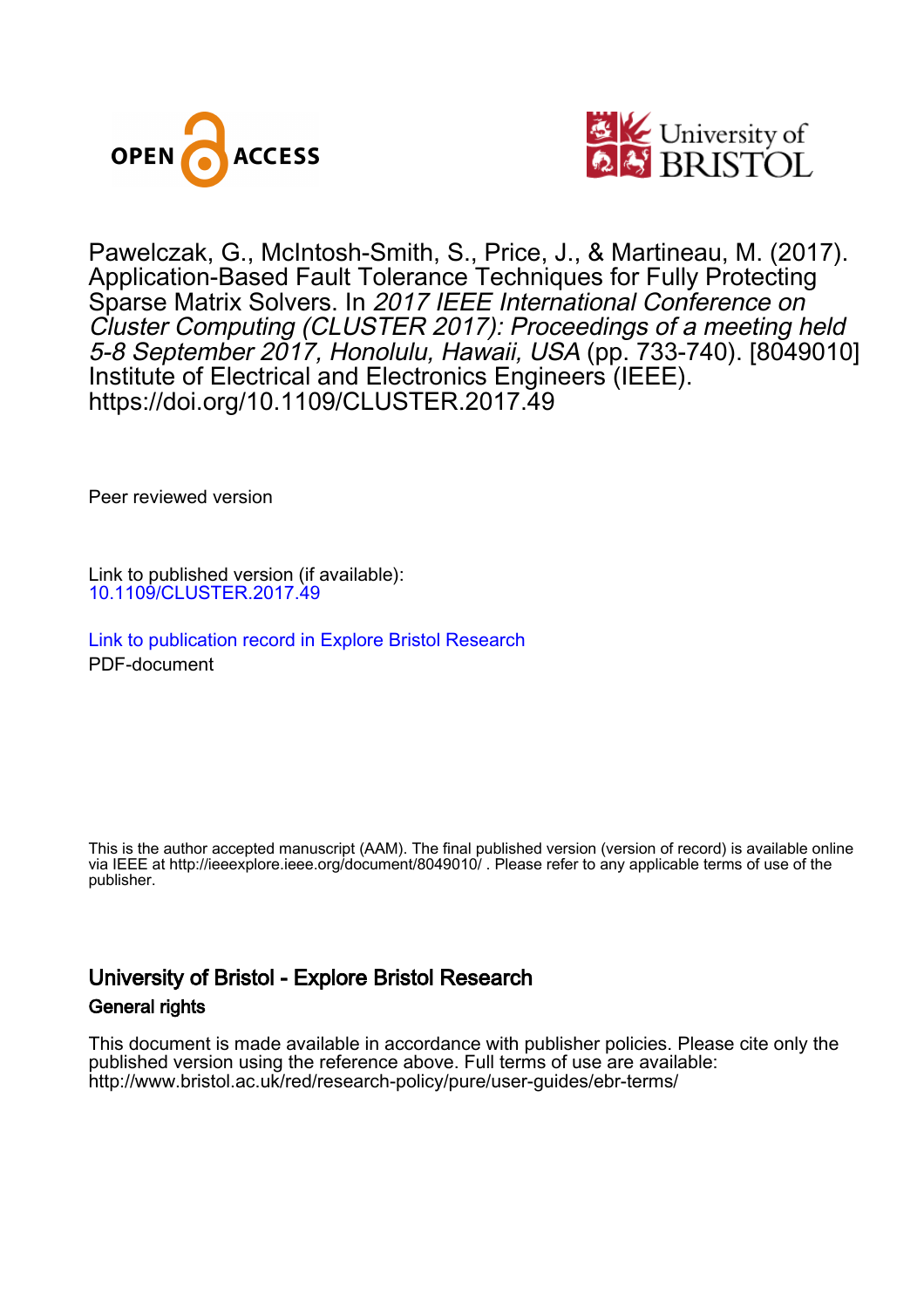# Application-Based Fault Tolerance Techniques for Fully Protecting Sparse Matrix Solvers

Grzegorz Pawelczak HPC Group University of Bristol Bristol, United Kingdom g.pawelczak@bristol.ac.uk

Simon McIntosh-Smith HPC Group University of Bristol Bristol, United Kingdom s.mcintosh-smith@bristol.ac.uk

James Price HPC Group University of Bristol Bristol, United Kingdom j.price@bristol.ac.uk

Matt Martineau HPC Group University of Bristol Bristol, United Kingdom m.martineau@bristol.ac.uk

*Abstract*—The continuous growth of high-performance computing (HPC) systems has lead to Fault Tolerance (FT) being identified as one of the major challenges for exascale computing, due to the expected decrease in Mean Time Between Failures (MTBF). One source of faults are soft errors, which can cause bit corruptions to the data held in memory. Current solutions for protection against these errors include hardware Error Correcting Codes (ECC), which incur overheads in power, memory bandwidth and storage, while also introducing more complexity to the hardware. In this paper we demonstrate Application-Based Fault Tolerance (ABFT) as an alternative method of protecting sparse matrices and dense vectors from data corruptions, requiring no additional dedicated memory storage. We use TeaLeaf, a heat conduction miniapp from the Mantevo Project, to demonstrate how these ABFT techniques can be adapted and applied to a sparse matrix solver-based application and its underlying data structures in order to improve reliability and performance.

*Index Terms*—Exascale; Fault Tolerance; Linear Sparse Matrix Solvers; Resilience

#### I. INTRODUCTION

The original Exascale report by DARPA [1] has outlined resiliency as one of the major four challenges faced by Exascale computing. Part of this challenge is to ensure the system has the ability to detect and handle faults which occur during computation. One major source of such faults are errors occurring in the memory of the system. These have been extensively examined, with multiple studies investigating faults which occur in DRAM and SRAM (e.g. [2], [3], [4], [5], [6]) as well as GPU memory (e.g. [7], [8], [9]).

These studies have identified the following error types that can cause faults in memory:

- Hard errors, which are caused by hardware failure (whether permanent or temporary), for example DRAM device failures or bits stuck at 1 or 0.
- Soft errors, usually caused by cosmic rays [10], which can trigger upsets and flip bits in memory without any permanent damage to the hardware.

Faults in memory, whether they are hard or soft, can cause the following kinds of errors:

• Detectable Correctable Errors (DCE) - these are errors which can be detected and corrected to the original state by the system. These errors are usually not a source of concern unless they keep occurring in the same location.

- Detectable Uncorrectable Errors (DUE) these errors can be detected by the system, but not corrected. Unless a recovery method is used, such as Checkpoint-Restart, these errors usually cause a system failure.
- Silent Data Corruptions (SDC) these occur when an error exceeds the error detecting capabilities of the system, therefore going undetected by the system, or potentially causing the system to attempt an erroneous correction.

SDCs can cause serious errors in calculations and so most HPC systems deploy mechanisms to prevent these from occurring, such as Error Correcting Codes (ECC). The aim of ECC is to prevent SDCs by providing sufficient error detecting capabilities, as well as reducing, but not completely eliminating, the number of DUEs. ECC protects the memory of a system by adding additional redundant data, requiring additional storage. This redundant data is then used to determine if any errors in memory have occurred and if possible, these errors are then corrected.

Common hardware implementations for protecting the data stored in memory include Single Error Correction and Double Error Detection (SECDED) Hamming codes [11], and Single Symbol Correct and Double Symbol Detect (SSCDSD) Chipkill [12]. Typical SECDED implementations add 8-bits of redundant data for every 64 bits of data, whereas Chipkill adds 16-bits for every 128 bits of data; both schemes therefore add 12.5% overhead in terms of memory required to store the redundant data. This extra overhead in memory storage means that both of these solutions require extra DRAM devices to be added to the DIMM, which increases the cost of memory, and hence the total cost of the system. These extra devices also increase the energy consumption of the DIMMs by at least 12.5% and with memory access expected to account for about 30% of the 20MW power budget of Exascale systems [13], this overhead can be very costly.

Another downside of Chipkill is that SSCDSD can only use  $x4$  DRAM devices, which are 30% less energy efficient than  $x8$ DRAM devices [14]. The use of x4 DRAM devices also means that each 128-bit wide memory request needs to access 36 DRAM devices, significantly more than when using x8 DRAM devices, further reducing the energy efficiency [15]. Whilst the error rates of individual DRAM devices seem to stay constant between different generations [16], the total number of faults is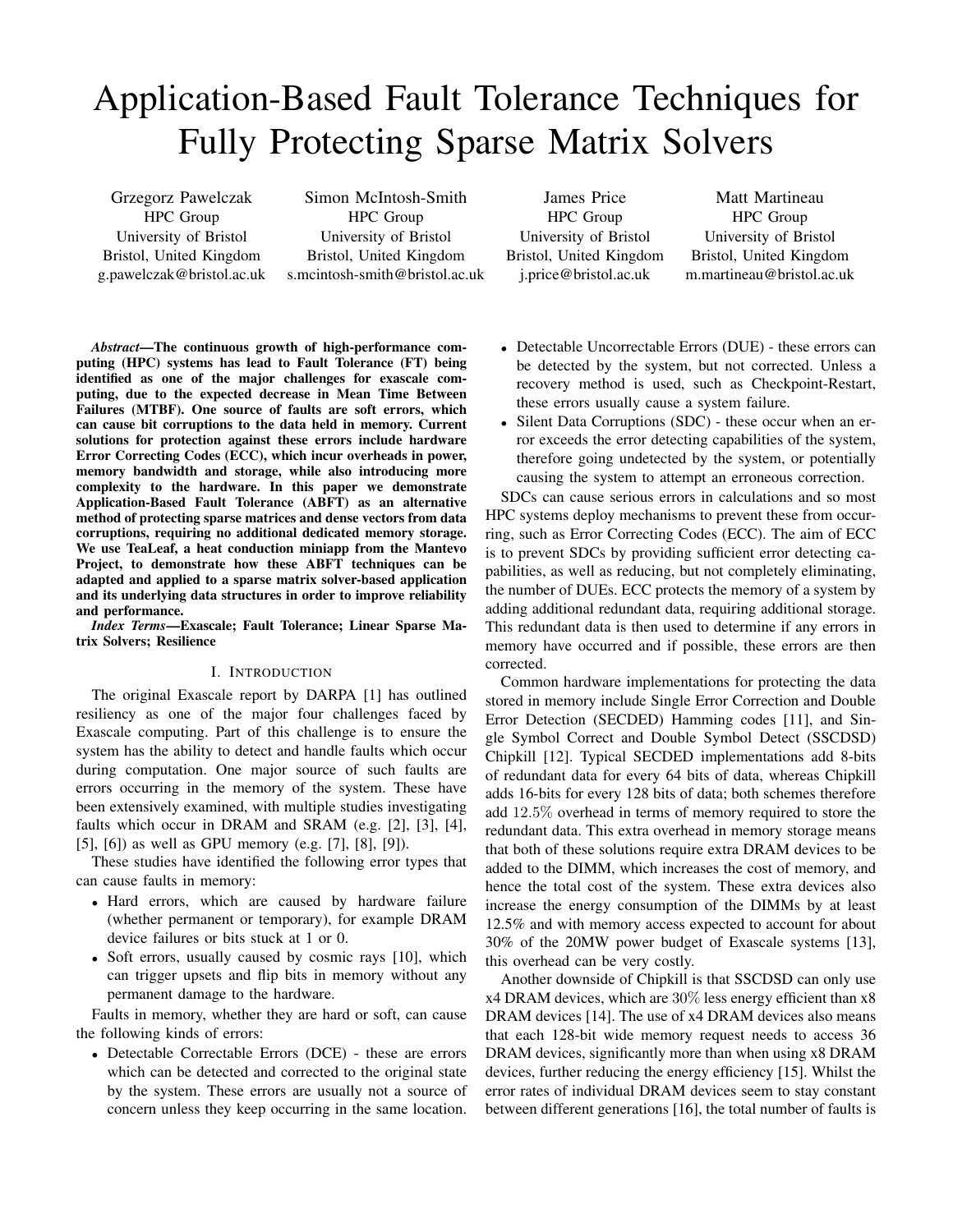likely to increase. This is because at Exascale the total number of DRAM devices is expected to be much higher; for example, the current number 3 HPC System on the Top500, Piz Daint, has around 0.3PB of memory [17], whereas early Exascale machines are predicted to have around 50PB of memory [18], a two orders of magnitude increase.

Hardware ECC, usually SECDED, is also available in many HPC GPUs which store the redundant bits along with the data. However this means that when ECC is enabled, the memory size and bandwidth available are reduced by around 12.5%, with a corresponding increase in energy consumption during memory accesses.

# II. CONTRIBUTIONS

In this paper we make the following specific contributions regarding the fault tolerance of sparse matrix-based solver methods:

- 1) We extend prior Application Based Fault Tolerance (ABFT) methods to fully protect the sparse matrix data stored in CSR format and the dense floating point vectors. These methods require no extra storage overhead. We also provide a method to reduce the overheads of the previously proposed techniques by taking advantage of the properties of the Conjugate Gradient (CG) method.
- 2) We implement our techniques in the TeaLeaf miniapp [19], and use TeaLeaf to provide performance results on different architectures including, for the first time, on GPUs using CUDA.
- 3) We compare different Error Detecting and/or Correcting Codes to show the possible trade-offs between resilience and runtime performance on multiple platforms.

The rest of this paper is structured as follows. In "Previous Work", we talk about previous latest work which is relevant to our research. In Section "Error Detecting and Correcting Codes" we provide an overview of the ECC methods which we are using to detect and/or correct bit flips in the data of the program. In Section "Sparse Matrix Solvers" we give an overview of TeaLeaf, the miniapp we have used to demonstrate how our techniques can be applied to sparse matrix solvers. We also describe the underlying data structures used by the solvers and highlight how they can be used to provide FT. The following Section "Protecting Sparse Matrix Solvers" details of our efficient software based ECC with no storage overhead. The Section "Performance Results" provides detailed performance results for all of these techniques running on a range of devices which are commonly found in HPC clusters. Finally in "Performance Results" we provide our conclusions and discuss ideas for future work.

#### III. PREVIOUS WORK

Previous work by McIntosh-Smith et al. [13] introduced ABFT techniques for protecting sparse matrices stored in either Coordinate (COO) or Compressed Sparse Row (CSR) from SDCs. In this research the unused bits from the index vectors were re-purposed to store the ECC data, meaning no extra storage is required.

This work was then further extended in [20], where the software ECC schemes were ported to TeaLeaf, with the addition of software-based CRC32C methods to protect the Sparse Matrix elements themselves.

The techniques presented in this previous research however do not fully protect the whole CSR matrix, as the row integer vector has been left unprotected. Our new work improves on earlier results, in that all the data structures are now protected, including the dense integer and double floating point vectors. In this new work we also investigate the performance of the proposed techniques on a diverse range of architectures, including both HPC and consumer GPUs.

# IV. ERROR DETECTING AND CORRECTING CODES

In order to deal with noise in the data, such as cosmic rays causing bit flips in memory, Error Detecting and/or Correcting Codes have become the standard method to mitigate the problem. These methods add redundant bits to the original data, using an algorithm in order to form a codeword. This redundancy increases the minimum Hamming Distance (HD) between the codewords, which allows the receiver to detect a limited number of errors that may occur anywhere in the program data, and often to correct these errors without a program failure.

One of the simplest and least computationally expensive functions to calculate redundancy is Single Error Detection (SED). This ECC scheme works by calculating the parity of the data, and the parity is then added to the data to form a codeword. When performing integrity checks, the whole codeword is calculated, and if it is a non-zero value then bit flips have occurred. This Error Detecting Code (EDC) provides a minimum HD of 2, which means that it can detect one bit flip (or actually all odd numbers of bit flips). However SED on its own cannot correct any of these errors, and it will completely miss any even number of bit flips.

Another ECC method we investigate in this paper is the SECDED Hamming code, which is able to correct a single bit flip, or detect a double bit flip in a codeword. In our research we consider two versions of SECDED, SECDED64 and SECDED128, providing protection for 64 bits and 128 bits of data respectively. The SECDED64 method requires significantly more redundant bits to be stored compared to SECDED128, as the 64-bit version adds 8-bits of redundancy per 64-bits of data, whereas the 128-bit version adds 9-bits of redundancy per 128-bits of the data. This difference however means that SECDED128 can only correct or detect half as many errors as SECDED64 can per 128-bits of data.

When performing SECDED integrity checks, a syndrome vector and parity of the codeword are calculated. If the parity of the codeword is a non-zero value, then a single error correction is performed using the syndrome to uniquely identify the location of the bit flip inside the codeword. If the parity is zero, but the syndrome vector is a non-zero value then this indicates that a double bit error has occurred, but it cannot be corrected and so another method such as Checkpoint-Restart would be required to recover from this error. If three or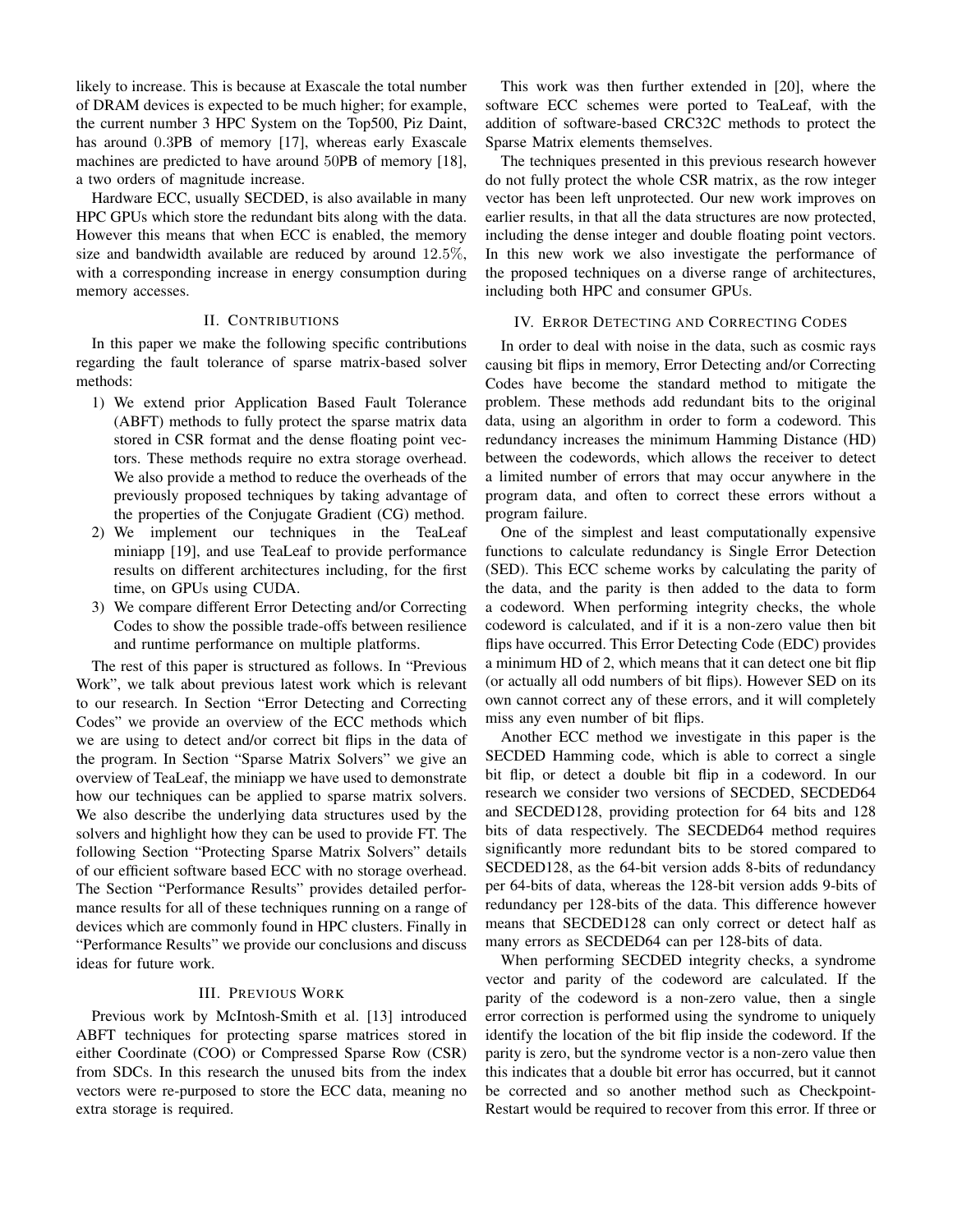more bit flips occur within the same codeword, then SECDED might in the best case detect these, but in the worst case it may cause SDCs by either attempting to perform an erroneous correction of the codeword, or by not being able to detect any of the bit flips at all.

The final ECC code that we use to provide protection against bit flips is a Cyclic Redundancy Check (CRC) code. This checksum-based code treats the data as a polynomial in the Galois field of two elements. This polynomial is then divided by  $G(x)$ , which is a predefined generator polynomial; the remainder of this polynomial division is used as the redundancy data. When an integrity check is performed, the CRC checksum is removed from the codeword, the CRC value is recalculated for the data and compared with the previously stored value. If any bit flips have occurred then there will be a difference between these checksums, which can then be used to determine the location of bit flip(s).

In this work we focus on CRC32C, a particular type of CRC which adds 32-bits of redundant data per codeword. This CRC type has a generator polynomial with a  $(x + 1)$  factor, which means that it can detect all odd bit errors and also *burst errors*<sup>1</sup> of length up to and including 32 bits long [21]. Although CRC is often considered an EDC, its error correcting capabilities are often overlooked. The ability to correct bit flips by CRC is not an easy thing to determine, because the minimum HD depends on multiple factors, including the generator polynomial and the length of the data; determining this minimum HD is an NP problem. However given that we know what generator polynomial we are using and we also know the codeword sizes, these values can be pre-calculated. In our case when using CRC32C, if we choose codewords of size in the range 178 to 5,243 bits, then the minimum HD is 6 [21], meaning that CRC can be used to protect for up to 5 bit errors within each codeword. More specifically, if we consider a code that can correct  $n$  bit errors and detect  $m$  bit errors, denoted nECmED, then we can form 2EC3ED, 1EC4ED or even 5ED codes  $(n + m = 5)$ . These error correcting capabilities do not have a performance impact as error correction happens very infrequently, unlike error detection, which generally occurs on every memory access.

Another reason for picking CRC32C is that modern Intel and ARMv8 CPU architectures support calculating CRC32C via instruction intrinsics, therefore providing hardware accelerated performance. When hardware support is not available, a Slicing-by-16 algorithm is used, which has shown a good performance compared to the naive long division method [22].

#### V. SPARSE MATRIX SOLVERS

In this paper we focus our research on ABFT techniques for Sparse Matrix Solvers, however these techniques could be applied to other applications that use similar data structures and data access patterns.

In this section we provide an overview of the TeaLeaf heat diffusion mini-app and describe application specific features that have helped us with creating efficient ABFT techniques.

#### *A. TeaLeaf*

In our research we utilise TeaLeaf, which is a part of Sandia National Laboratories' Mantevo (https://mantevo.org) mini-app benchmark suite. TeaLeaf is a memory bandwidth bound application, meaning that extra memory bandwidth used by ECC has a negative impact on performance. TeaLeaf solves the linear heat conduction equation in 2D on a spatially decomposed regular grid using a five-point stencil. In this paper we focus on using the CG method to perform each timestep, however our ABFT techniques could be used with other solver methods.

Computational steps in TeaLeaf are broken down into *kernels*. We note that the vast majority of TeaLeaf's runtime  $(+98\%)$  is spent inside three of these kernels, performing matrix-vector products and dot products, and so when designing our ABFT methods these memory access patterns were taken into consideration.

During each time-step when a full CG solve is performed, the sparse matrix does not change, and so we explore how we can leverage this application-specific knowledge in order to reduce the overheads of the ABFT techniques.

#### *B. Sparse Matrices and Dense Vectors*

Sparse matrices tend to have a very low number of nonzero elements, and so storing them in compressed formats is much more efficient than storing the whole matrix and performing many redundant calculations on the zero elements. We focus our efforts on the CSR format, where a  $m \times n$  sparse matrix is represented by three dense vectors. The first vector  $v$  of length NNZ (Number of Non-Zeros) stores all the 64-bit double floating point non-zero elements in row-major order. The second vector  $y$ , also of length NNZ, stores the 32-bit column index for each of the non-zero elements. The third vector x of length  $m + 1$  stores the 32-bit index into v of the first nonzero element for each row in the matrix.

In [13] it was identified that as long as the matrix dimensions were smaller than  $2^{32} - 1$ , then elements in the x and  $y$  vectors will have unused bits. In previous work, where the dimensions were further restricted to at most  $2^{32} - 1$ , these unused bits of the  $y$  vector were re-purposed to store the redundant ECC data required to protect the  $v$  and  $y$  vector; however, the  $x$  vector was left unprotected. We extend this research by investigating how to additionally protect the  $x$ vector with no storage overhead. Note that in many production solvers, the matrix dimensions may be larger than  $2^{32} - 1$ , warranting the need for 64-bit integer indices; our 32-bit integer techniques are easily extended for this scenario.

Another important data structure that is present in this solver is the double precision floating point vector. Unlike the  $v$  vector from the CSR matrix, these double precision floating point vectors have no unused bits that could be used to store redundant data. In our research we therefore investigate how we can combine the redundant data required to provide protection in a manner that does not require extra memory storage.

<sup>&</sup>lt;sup>1</sup>A burst error is an error affecting contiguous sequence of multiple bits.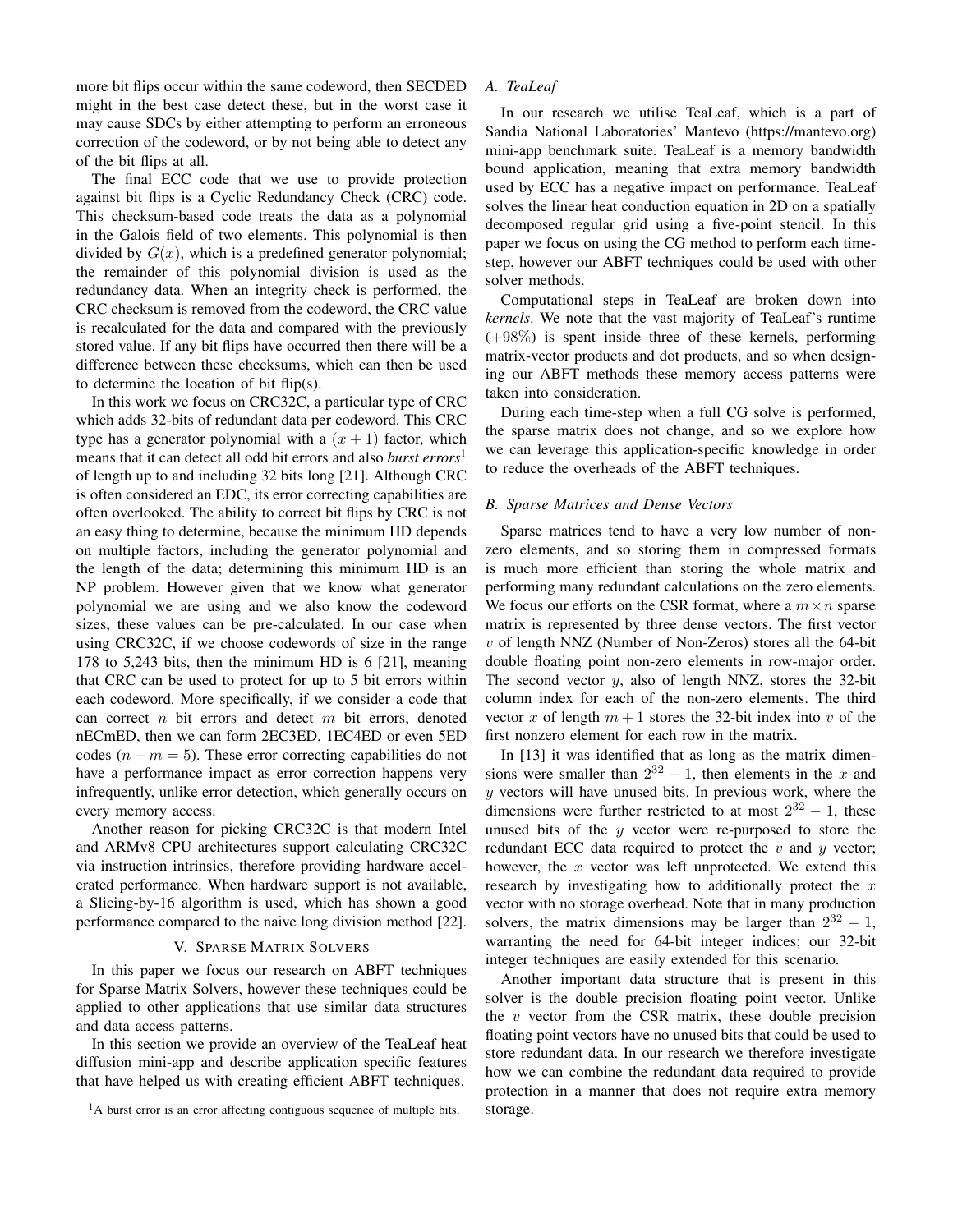## VI. PROTECTING SPARSE MATRIX SOLVERS

In this section we provide an overview of our new techniques for providing efficient ECC protection to the whole CSR matrix, including the floating point vectors.

#### *A. Protecting CSR Matrices*

The previous research in [13] and [20] has already provided the details of how SED, SECDED and CRC32C can leverage application specific knowledge about sparse matrix solvers, such that the redundant bits required by ECC are mixed with the original data to form the necessary codewords to protect the CSR elements from bit flips. We therefore only provide a brief overview of these techniques to demonstrate how the redundant data is embedded into the CSR elements.

A CSR element is formed by pairing two vector elements at the same indices from the double precision floating point  $v$  data vector and the 32-bit integer  $y$  index vector, forming a 96-bit data structure. As Figure 1 shows, the redundant data required to provide protection for each CSR element is stored in the unused bits of the integer index. This approach puts limits on the matrix size, as when using SED this means that the matrix can have at most  $2^{31} - 1$  columns, as bigger index values cannot be represented (Figure 1 (a)). Similarly when using SECDED or CRC32C this means that the matrix can have at most  $2^{24} - 1$  columns (Figures 1 (b) & (c) respectively).

When using CRC32C as the protection method, each row is protected by a single CRC checksum and since only 8 bits can be used from each CSR element, each row has to have at least four non-zero elements; this is not a problem as TeaLeaf has five non-zero elements per row due to the five-point stencil.

*1) Protecting the Row Integer Vector:* A similar approach for protecting the CSR elements can be applied to protecting the  $x$  vector. We note that each element of this 32-bit integer vector can have a value of at most NNZ, and so we can repurpose the most significant bits again by putting constraints on the size of the matrix.

When using SED, as the Figure 2 (a) shows, the top bit from each element in the index vector is used to store the parity, meaning that the matrix can have at most  $2^{31} - 1$  elements.

In order to use other ECC techniques, more bits from the integer index vector have to be used. By using the top 4 bits to store the ECC data we can still have  $2^{28} - 1$  or  $\approx$  268 million elements in the matrix; however, using any more bits could put too many constraints on the matrix size. Our other ECC techniques require more than 4 bits to store the redundancy bits, and therefore these techniques have to move protect multiple elements at the same time to amortize the ECC bits over more elements. Our new scheme allows us to split the redundancy bits between 2, 4 and 8 elements for SECDED64, SECDED128 or CRC32C respectively. An example of SECDED64 is shown in Figure 2 (b).

*2) Less Frequent Correctness Checking:* During each timestep of the solve, the sparse matrix does not change between the CG iterations. This means that if an error occurs during an iteration, it will still be there during successive iterations unless another error occurs in the exactly same location.

By performing the integrity checks every  $N$  accesses to the matrix instead of on every access, we can reduce the cost of performing these checks with a trade off of having to do up to N more iterations of CG before the error is detected. When not performing the ECC checks we still need to make sure that the indices from the CSR matrix are within the correct range so that any out of bounds memory access which could lead to a segmentation fault are avoided. To protect against these, during the iterations where the integrity check is not performed a boundary check is done instead. For the values from the  $x$  vector we need to make sure that the values are less than the total number of non zero elements in the matrix, and when accessing the  $y$  vector, we need to make sure that the values are less than the number of columns in the matrix. At the end of each time step we also need to perform an extra integrity check for the whole matrix just in case  $N$  does not divide the number of iterations performed, to make sure no errors escape unnoticed.

One drawback of this approach is that we lose the ability to correct any errors, since any correctable errors that have been detected during the integrity checks might have been present during the past  $N-1$  iterations. This suggests that this approach should only be used with Error Detecting Codes.

#### *B. Protecting Dense Floating Point Vectors*

The double precision floating point values do not have any unused bits due to their format, and so in order to provide ECC with no storage overheads we choose to store the redundant data in the least significant bits of the mantissa.

When using SED, the least significant bit in the 64-bit floating point value's mantissa is used to store the parity bit, as shown in Figure 3 (a). More bits need to be used for other ECC techniques: when using SECDED64, SECDED128 and CRC32C, and splitting the redundant bits across 1, 2 and 4 double precision values respectively (Figure 3), then the least significant 8, 5 and 8 bits respectively are used to store these redundant bits. The redundant bits from SECDED128 or CRC32C have to be split across multiple vector elements in order to reduce the amount of noise that this storage method would otherwise introduce into the data. The storage of the redundant data in the least significant bits poses a risk that the solver may take longer to converge, or in the worst case, the solver might fail to converge altogether. Work by Elliott et al. in [23] showed that solvers can successfully converge without requiring additional iterations in an event of a single bit flip, which implies that error detection using SED has no effect on the accuracy of the solver. To control the level of noise and bias caused by the storage of redundancy bits in the floating point values, our framework masks all these bits to 0 whenever a floating point value is used for computation. In our experiments using SECDED64, SECDED128 and CRC32C, the solver has always converged with the norm of the solution vector within  $2.0 \times 10^{-11}$ % of the expected answer. However, on some problem sizes the number of iterations increases in the later time-steps, but the increase in the total number of iterations was always observed to be less than 1%.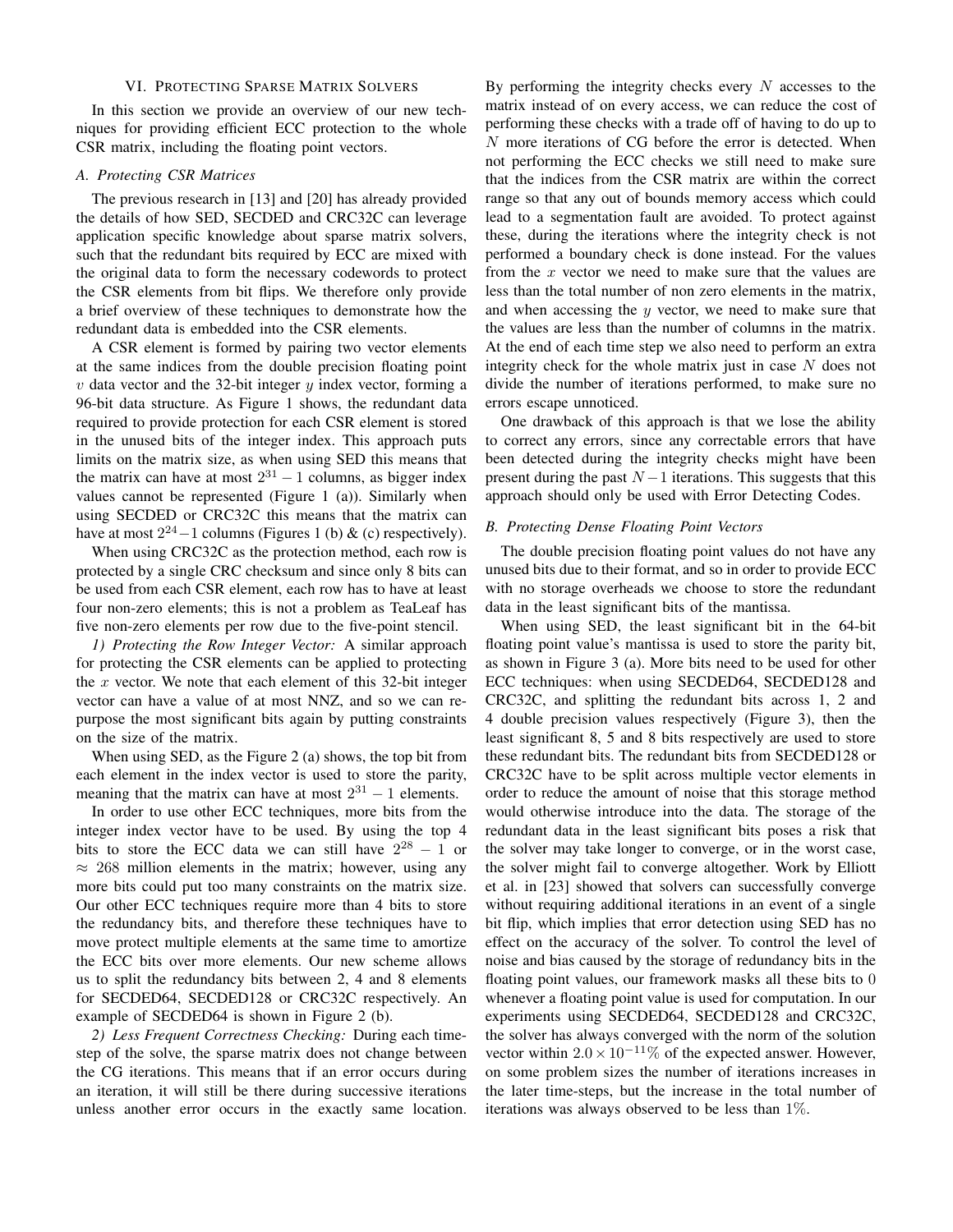

Fig. 1. Storing redundant data in unused index bits in sparse matrix elements. Sub-figures (a) and (b) show how SED and Hamming Code (respectively) are used to protect each CSR element. Sub-figure (c) demonstrates how our CRC32C checksum is distributed across the whole matrix row.



Fig. 2. Storing redundant data in unused index bits in the row vector from the sparse matrix. Sub-figure (a) shows how Parity is used to protect an individual vector element. Sub-figure (b) shows how the redundant data is distributed across multiple vector elements.



Fig. 3. Storing redundant data in the least significant bits of the mantissa. Sub-figures (a) and (b) show how Parity and Hamming Codes (respectively) are used to protect an individual vector element. Sub-figure (c) shows how the redundant data is distributed across multiple vector elements.

#### *C. Read Modify Writes and Caching*

Using multiple vector elements to form a codeword raises problems with access granularity and performance. When modifying a value in a vector, a potential Read-Modify-Write (RMW) has to be performed as only part of the codeword is being modified, and so the unmodified vector elements need to be read and used to recalculate redundancy bits. This operation is quite expensive as the read needs to perform the integrity check on the data currently stored and the write needs to recalculate the redundancy data, resulting in two ECC calculations every write. We can remove most of the RMWs by noticing that when performing calculations at position  $i$ , the Sparse Matrix Solve algorithm will then work on the next element  $i + 1$ , meaning that if we buffer the writes we

can commit a whole ECC element to memory in one go, performing a single integrity calculation per multiple writes. This approach however requires the algorithm to be adapted so that the calculations performed are not performed on individual vector elements, but instead on the whole ECC element at a time. This approach dramatically reduces the overhead as the integrity calculation on the read is no longer needed. It also avoids race conditions in parallel implementations as threads never write to the same ECC element.

Another issue with these compound ECC elements is that usually when an element at index  $i$  is being read, the element at index  $i + 1$  is likely to be accessed at the next iteration of the algorithm. In order to avoid having to recompute the same integrity check multiple times we buffer each ECC element so that the neighbouring vector values are readily available.

This buffering of reads removes most of the unnecessary duplicate integrity checks, except for the accesses in the sparse matrix-vector product kernel. This is because TeaLeaf uses a five-point stencil, meaning that when calculating the product at index  $(i, j)$ , the vector elements at the following indices are accessed:

|  | • $i + (j - 1) * n$ |  |  |  | $\bullet i+1+j*n$ |  |  |  |
|--|---------------------|--|--|--|-------------------|--|--|--|
|--|---------------------|--|--|--|-------------------|--|--|--|

```
• i - 1 + j * n• i + (j + 1) * n
```

```
• i + j * n
```
This access pattern means that at least 3 ECC compound elements are accessed, and so the buffering scheme for ECC elements provides no real benefits. To combat this we have created a caching scheme within the sparse matrix-vector product kernel that is both multiple ECC element and multiiteration aware.

These buffering techniques come with trade offs as although the performance is improved, our techniques described here protected the program from bit flips in both main memory and cache memory. These small caching buffers however might be subject to bit flips in the cache memory, and since accessing these buffers does not perform integrity checks, then only the data stored in the main memory is fully protected.

# VII. PERFORMANCE RESULTS

Most of the ABFT techniques we have described provide the same level of protection as the alternatives commonly found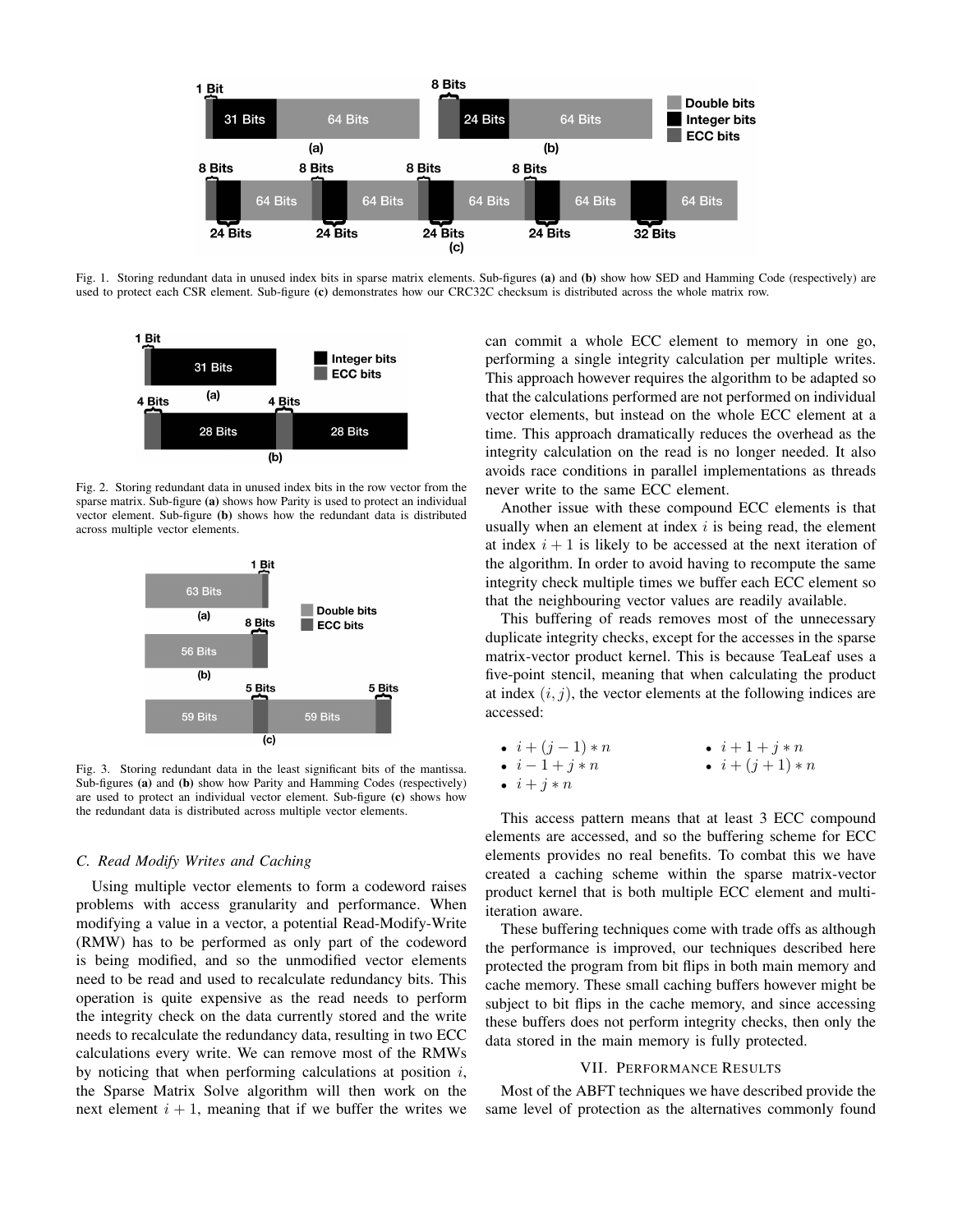

Cavium ThunderX  $50$ Intel Broadwell NVIDIA GTX 1080 Ti п Ξ NVIDIA K40 NVIDIA P100  $40$ Overhead (%) SECDED64 SECDED128 CRC32C (HW accel.) **SED** CRC32C **ABFT Method** 

Fig. 4. Execution time overheads for the ABFT techniques for protecting CSR elements.

Fig. 5. Execution time overheads for the ABFT techniques for protecting the row integer vector used by the CSR format.

in hardware. The exception is our CRC32C technique, which if used to provide detection rather than correction, can detect many more bits flips than the ECC hardware that is common today. We have ported our techniques to different architectures to measure their relative runtime overheads, and so in this section we discuss our findings and identify strengths and weaknesses of these different approaches in order to choose the most advantageous protection for a given platform.

We performed our experiments on the following platforms:

- The results for Intel Broadwell were obtained using a dual socket node with 18 Core Intel Xeon CPU E5-2695 v4 CPUs and the Intel Compiler v2017 with OpenMP;
- The results for Cavium ThunderX were obtained using a dual socket node with 48 Core Cavium ThunderX CPUs and the ARM HPC Compiler 1.3 with OpenMP;
- The results for the NVIDIA GPUs (K40, GTX 1080 Ti, P100) were obtained with CUDA 8 and gcc v4.9.4.

We used an input file for TeaLeaf with 2,048x2,048 cells, performing 5 timesteps. All tests were run five times with the mean time taken.

The Intel Broadwell and NVIDIA P100 platforms provide hardware ECC which cannot be turned off. The platforms for the Cavium ThunderX and NVIDIA GTX 1080 Ti consumer GPU provide no hardware ECC. The NVIDIA K40 HPC GPU allows the system administrator to turn the hardware ECC on and off, and so this platform was used to set the target runtime overhead. The hardware ECC on this GPU incurs a measured overhead of 8.1% for TeaLeaf, due to the fact that TeaLeaf is a memory bandwidth bound application and this ECC method requires some of the bandwidth for the redundancy data.

# *A. CSR Matrix Protection Overheads*

The results in Figure 4 present reduced overheads relative to the techniques shown in [13] and [20]. Our latest results agree with our previous findings, showing that SED provides good performance on almost all of the platforms, with the notable exception of the K40.

The poor results on the NVIDIA K40 for all our ABFT techniques are due to low occupancy, as the high register count required by our software ECC techniques has resulted in a low number of warps per Streaming Multiprocessors (SMs). These results have significantly improved with the recent NVIDIA Pascal architecture GPUs (NVIDIA P100 and GTX 1080 Ti), where the higher register count resulted in a better utilisation of the GPU. Our previous research found SECDED to cause very high overheads, which we considered to be impractical. However, on the NVIDIA Pascal GPUs these techniques cause an overhead of less than  $1\%$ , which is much more acceptable. Another promising result is the 1% overhead for CRC32C on the NVIDIA P100 GPU, significantly lower than all other platforms we tested. The overheads for SECDED and CRC32C on other platforms are still quite large, and reducing the cost of these in software only might not be possible.

The results in Figure 5 show the overheads for the proposed ABFT techniques to protect the dense integer vector required by the CSR matrix storage format. Similar to the previous results, SED incurs little overhead on most platforms. These results also show there are no benefits of using SECDED128 over SECDED64 for CSR matrix protection as the latter provides better performance results with higher resiliency.

The different methods of protecting the CSR elements and the CSR  $x$  vector can be mixed together to fully protect the whole matrix, with the overhead being approximately equal to the sum of the overheads of the two techniques. These findings are promising as we are able to protect the whole CSR matrix with minimal overhead. For example, when protecting the whole matrix with SED or SECDED(64), we add less than 2% runtime overhead on both NVIDIA GTX 1080 Ti and P100. Using hardware accelerated CRC32C we are also able to protect the whole matrix with a 30% runtime overhead on the Intel Broadwell platform, showing how instruction set support can aid the ABFT techniques.

As previously described, the overheads for protecting the CSR matrix can be further reduced by performing the integrity checks less frequently, i.e. not on every iteration. In Figure 6 we can see that at first performing the checks every other iteration proves beneficial for SED on Intel Broadwell, however performing even less frequent checks gives no further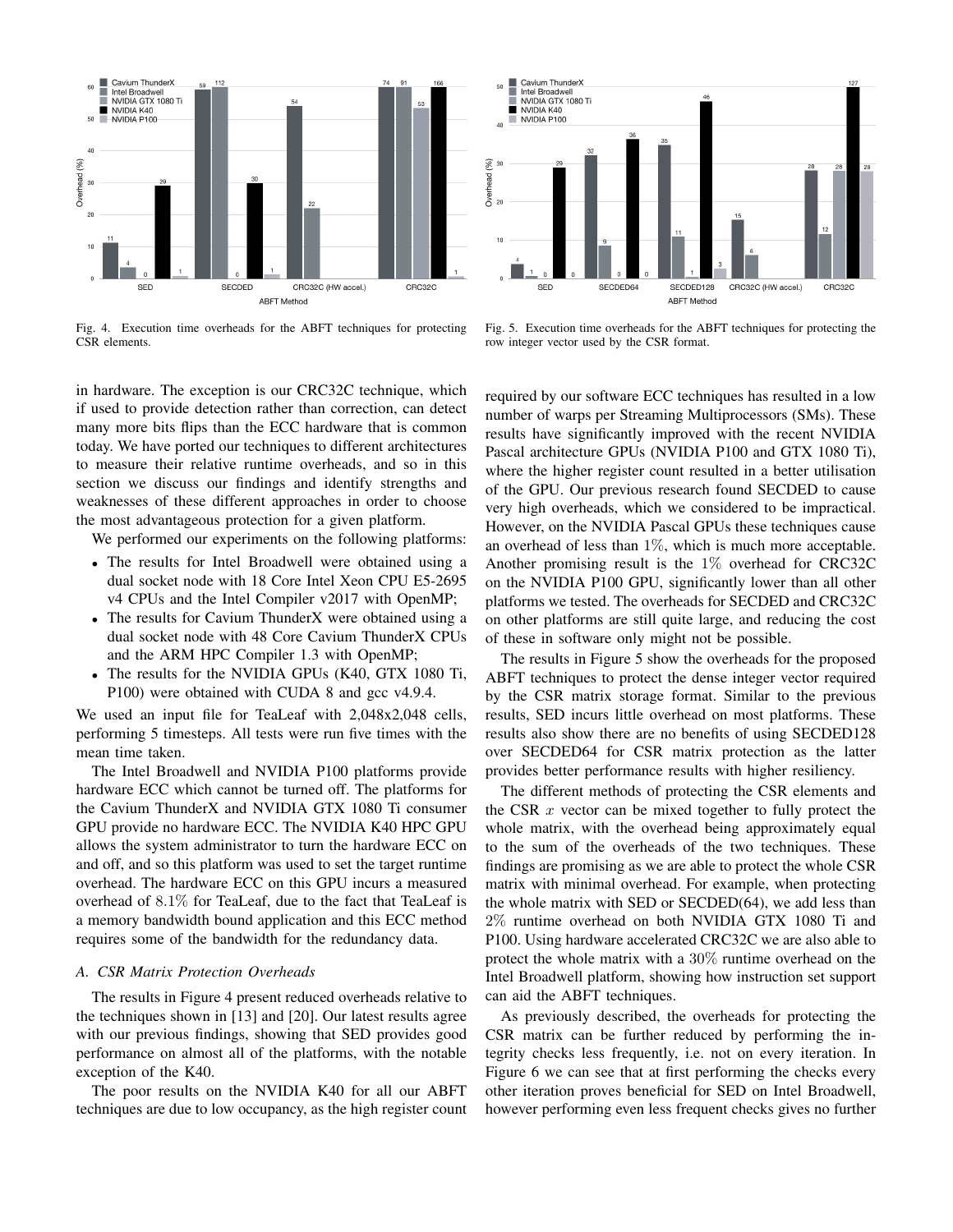

Fig. 6. Runtime overheads of protecting the whole CSR matrix on Intel Broadwell with SED with different check intervals, measured in iterations.



Fig. 7. Runtime overheads of protecting the whole CSR matrix on Cavium ThunderX with Hamming Codes (SECDED64) with different check intervals, measured in iterations.

benefit. This overhead comes from the range checks for the index values in the CSR matrix which prevent segmentation faults, which introduce a fixed cost of some extra branching. We can similarly reduce overheads of other combinations of ABFT techniques on Intel Broadwell, however none of them achieve below a 4% runtime overhead.

Figure 7 shows the overhead of protecting the CSR matrix using SECDED on the Cavium ThunderX platform. The trend shows a similar pattern to the results for Intel Broadwell, where the less frequent checks can be used to reduce the



Fig. 8. Runtime overheads of protecting the whole CSR matrix on NVIDIA GTX 1080 Ti with CRC32C with different check intervals, measured in iterations.



Fig. 9. Runtime overheads for the ABFT techniques for protecting the dense double precision floating point vectors.

overheads down to just 9%, after which most of the overhead comes from performing range checking. Figure 8 shows that by performing these checks only every 128 iterations of the CG solve, we are able to reduce the overhead of protection using CRC32C on the consumer GPU from  $88\%$  to just  $1\%$ , demonstrating how successful this method can be.

## *B. Dense Floating Point Vector Protection Overheads*

We expected the overheads for protecting the dense double precision vectors to be much greater than the overheads for protecting just the CSR matrix. This was because the matrix is not modified during the time step and it is only accessed by one kernel to calculate the sparse matrix-vector product.

The results in Figure 9 show the runtime overheads of our techniques for fully protecting all of the double precision floating point vectors in TeaLeaf. By choosing to protect the vectors using SED, we incur an overhead of between 4% and 32%, depending on the platform, showing that minimal mechanism for protection against SDC can be efficiently implemented in software. The NVIDIA GPUs have also shown very good performance for SECDED64, with overheads of just 12% and 9% for the GTX 1080 Ti and P100 respectively.

By combining these results with the previous findings for protecting the CSR matrix, we have been able to demonstrate a software based ECC scheme which fully protects the matrix and the double precision floating point vectors using SECDED with an overhead of approximately 11%, getting close to our 8.1% target. At the same time, we can choose protection schemes which can detect a greater number of bit flips than current hardware, an ability which might be increasingly important as we grow towards Exascale supercomputers.

#### VIII. DISCUSSION AND CONCLUSIONS

In this paper we have demonstrated efficient ABFT techniques to fully protect the data stored by a sparse matrix solver from bit-flips by leveraging our knowledge about the application, something that hardware ECC alone cannot do.

Our software-based ECC approach has proved successful, as we have been able to protect all the data with a runtime overhead as low as  $11\%$  on some of the platforms, while